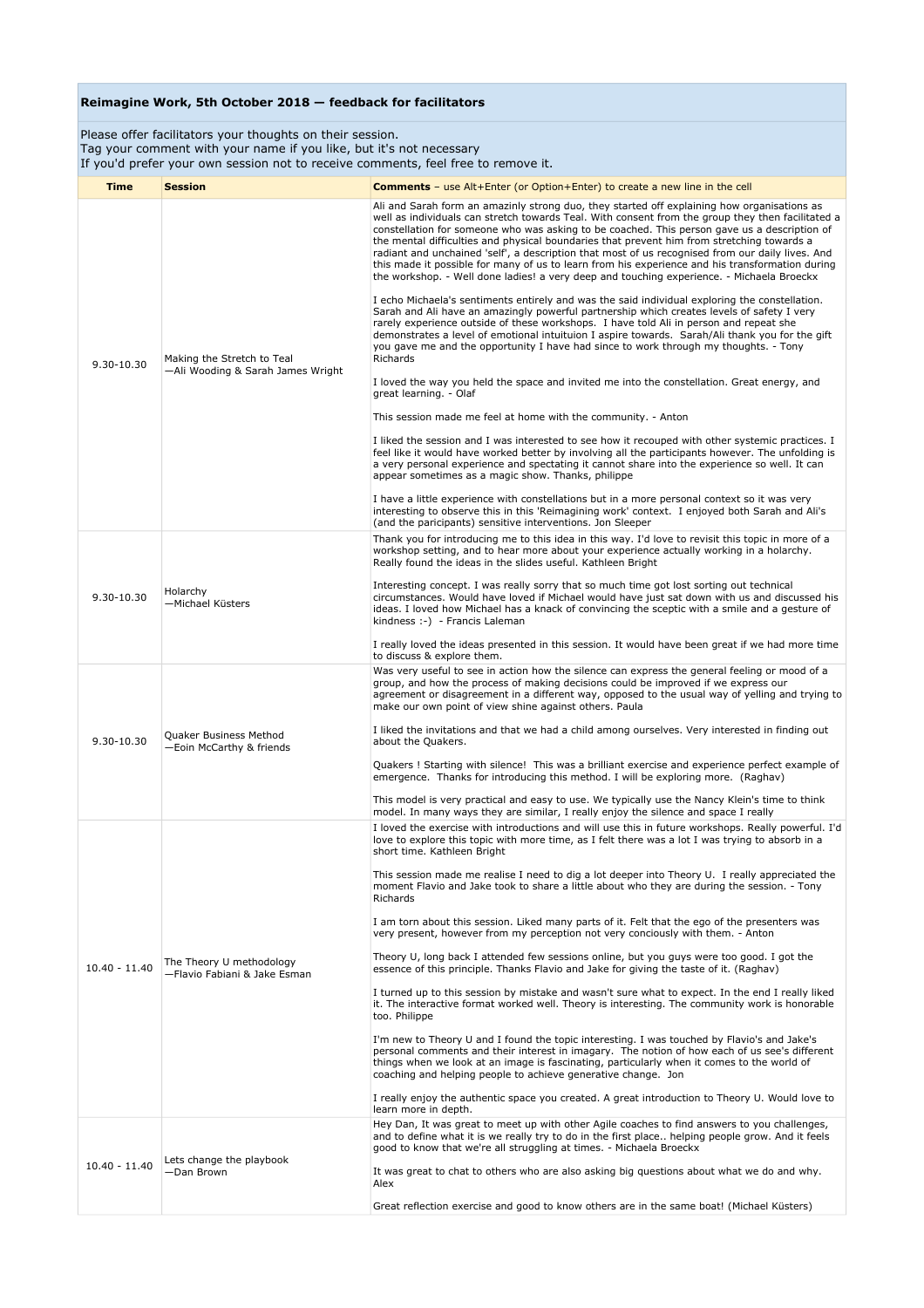Please offer facilitators your thoughts on their session. Tag your comment with your name if you like, but it's not necessary

If you'd prefer your own session not to receive comments, feel free to remove it.

| Time            | <b>Session</b>                                                       | <b>Comments</b> – use Alt+Enter (or Option+Enter) to create a new line in the cell                                                                                                                                                                                                                                                                                                                                                          |
|-----------------|----------------------------------------------------------------------|---------------------------------------------------------------------------------------------------------------------------------------------------------------------------------------------------------------------------------------------------------------------------------------------------------------------------------------------------------------------------------------------------------------------------------------------|
|                 |                                                                      | David is a fantastic story teller and Priya did her bit too! - In the end, however, I am left with                                                                                                                                                                                                                                                                                                                                          |
| $10.40 - 11.40$ | Enemy Love I<br>-David Blower                                        | questions about the characters and the story. I admit: somehow I seem to have less trouble<br>getting into the message in the case of Buddhist stories  and the jatakas are loaded with<br>"enemy love" narratives. :-) - Francis Laleman                                                                                                                                                                                                   |
|                 |                                                                      | Intense, insightful, connecting, mind-blowing loved it. still talk about it, has already affected<br>what I do more please. - Olaf                                                                                                                                                                                                                                                                                                          |
| 11.50 - 12.40   | Creating Anti-Fragile Relationships<br>-Mike Haber                   | We talked about feedback in the session already. Great structure, good concept, liked the flow -<br>more attention on anti-fragile and relationships and less on the other parts of the model would<br>have made it better for me. great session. - olaf<br>This session was like loaded (healthy) burger!! So many important and interesting topics. Last                                                                                  |
|                 |                                                                      | few days I read bit about Taleb's work. Thanks for the session. (Raghav)<br>Interesting idea and exploration. I wish we stuck more to Business/IT topics. Like with Cynefin,                                                                                                                                                                                                                                                                |
|                 |                                                                      | we tend to simplify it by taking example from real life / outside of the context we are trying to<br>use it for. It then raises the question of where does that apply. I wish we could have explored<br>more those Fragile/Robust/Anti-Fragile with real business/IT examples. -philippe                                                                                                                                                    |
| $11.50 - 12.40$ | Sharing Amazing Experiences at Work<br>-Eoin McCarthy & Helen Taylor | I absolutely loved the methodology and I was really surprised at the level of meaningfulness<br>that our conversations reached within this rather tight structure of constraint. Thank you and all<br>the other particiants for so kindly accepting and welcoming and embracing our daughter Amalya<br>in this workshop. - Francis Laleman<br>This was a valuable session and offered a rare opportunity to get behind what "amazing" means |
|                 |                                                                      | - perhaps it would be better to call them "significant" or " meaningful" experiences. "Amazing"<br>seems a bit OTT to me. - Martin                                                                                                                                                                                                                                                                                                          |
| $11.50 - 12.40$ | Liberating Structures<br>-Kathleen Bright                            | Just the revelation that an App exists with all of the liberating structures listed made this<br>session worthwhile. The exercises Kathleen got us to practice were really useful through their<br>experiential nature. Thank you so much for putting my in contact with Sharon Dale and I'm<br>really looking forward to attending the meetup on liberating structures in Leeds. - Tony<br>Richards                                        |
|                 |                                                                      | Completely new to Liberating Structures. I got the state of it and it felt like an appetiser<br>leaving me wanting to taste some more. Thanks Kathleen. Jon                                                                                                                                                                                                                                                                                 |
| lunch           | Enemy Love II: Sympathy for Jonah, live<br>concert by David Blower   | This was a great moment to recharge and having the children in the room was so magical. I<br>mentioned it at the close of the day and I'd repeat this is the most diverse and inter-<br>generational event I attend. I'm coming back for more Tobias;). - Tony Richards<br>Loved it. spellbound. bought the album immediately :-) olaf                                                                                                      |
|                 |                                                                      | Super!! Thanks for this idea I enjoyed it  You are very talented David !! (Raghav)                                                                                                                                                                                                                                                                                                                                                          |
| $14.10 - 14.50$ | Shades of Leadership<br>-Tomasz Wykowski                             | Nice ideas which need more development, possibly combined with Cynefin or something like<br>this. I particularly feel that we should not see those shades as a linear progression. There can<br>be a correlation to business maturity but every business needs to dip back into startup mode to<br>innovate. So navigating the shades might be the next level to think about - philippe                                                     |
|                 |                                                                      | Some interesting ideas but I agree they need a little more development. I guess the best way<br>to do this is at a place such as Reimagine Work. Thanks for sharing your ideas at an early<br>stage. Glenn                                                                                                                                                                                                                                  |
| 14.10 - 14.50   | Creating a Space beyond Right and<br>Wrong<br>-Olaf Lewitz           | We will never fully understand or respect everyone's opinion, but there is light at the end of the<br>tunnel, we can find a common ground where we agree on being at least tolerant with each<br>other. Olaf lighted up the fire with a Brexit discussion and surprisingly we all changed our<br>sympathies a couple of times. Paula                                                                                                        |
|                 |                                                                      | I liked how constellations propelled the political discussion. A brave attempt to take a real topic<br>that is right now and here and bring it into motion.                                                                                                                                                                                                                                                                                 |
|                 |                                                                      | Was great to observe the group dynamics and definitely a great experience to have the<br>standpoint be a physical position (Michael Küsters)                                                                                                                                                                                                                                                                                                |
|                 | Spiritual Intelligence (SQ) - and me (and<br>you)<br>-Mat Hayes      | Thank you for being so open and vulnerable with us. You paved the way for such deep sharing<br>and showed us the power of not being an expert, which I found very inspiring. Kathleen Bright                                                                                                                                                                                                                                                |
|                 |                                                                      | Kathleen has said it: the power of vulnerability. Great going, Mat! - Francis Laleman                                                                                                                                                                                                                                                                                                                                                       |
| 14.10 - 14.50   |                                                                      | Mat you keep astonishing me with your journey as I discover just how much you work on<br>yourself. The session was very emergent and at the same time very thoughful. I'd allow more<br>time for discussions or keep the groups smaller as the areas we explored were significant and<br>those involved needed the space/time to process. You are an inspirational chap [] - Tony.                                                          |
|                 |                                                                      | Thank you. It was just like you are talking my story ! It reminded me of Zen saying that the<br>best place to stand is "I don't know !" - Thanks showing the way. (Raghav)                                                                                                                                                                                                                                                                  |
|                 |                                                                      | Thanks for sharing your own personal story Mat - Jon                                                                                                                                                                                                                                                                                                                                                                                        |
| $15.00 - 15.40$ | The Power of "Being"<br>-Raghav Mithare                              | Very simple and powerful message, skillfully demonstrated and described. Well done Raghav.                                                                                                                                                                                                                                                                                                                                                  |
|                 |                                                                      | My own session. Every time I talk about this topic, I feel a shift in my own being. I'm glad that<br>I could drop the thought "Only six people!" and focus offering the essence of power of being.<br>Thanks for people who attended and for the opportunity. (Raghav)                                                                                                                                                                      |
|                 |                                                                      | I really enjoyed sharing this time with the other participants and Raghav. Jon                                                                                                                                                                                                                                                                                                                                                              |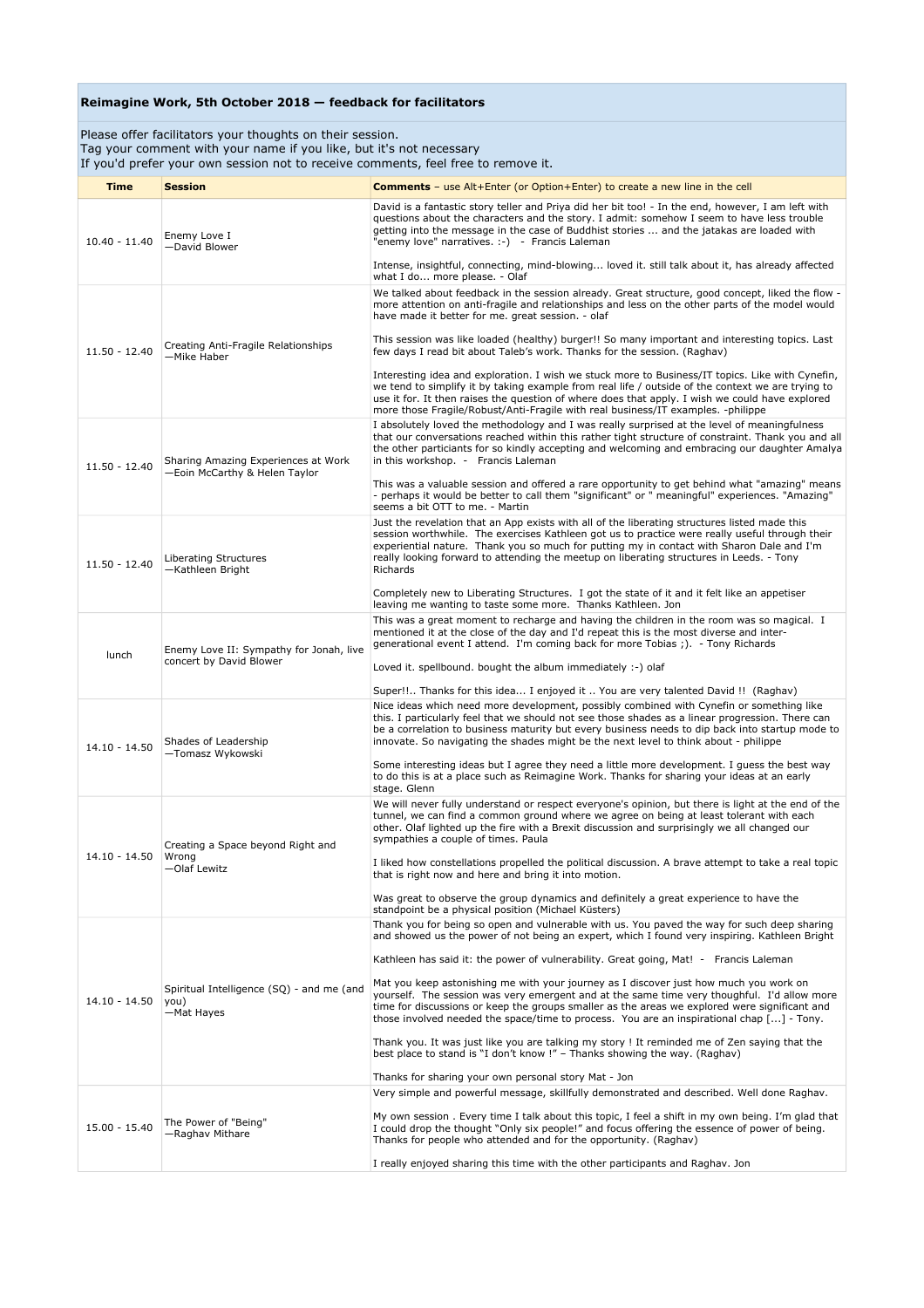Please offer facilitators your thoughts on their session. Tag your comment with your name if you like, but it's not necessary

If you'd prefer your own session not to receive comments, feel free to remove it.

| <b>Time</b>     | <b>Session</b>                                                         | <b>Comments</b> - use Alt+Enter (or Option+Enter) to create a new line in the cell                                                                                                                                                                                                                                                                                                                                                                                                                                                                                                                                                                                                                                                                                                                                                                                                                                                                                                                                                                                                                                                                                                                                                                                                                                                                                                                                                                                                                        |
|-----------------|------------------------------------------------------------------------|-----------------------------------------------------------------------------------------------------------------------------------------------------------------------------------------------------------------------------------------------------------------------------------------------------------------------------------------------------------------------------------------------------------------------------------------------------------------------------------------------------------------------------------------------------------------------------------------------------------------------------------------------------------------------------------------------------------------------------------------------------------------------------------------------------------------------------------------------------------------------------------------------------------------------------------------------------------------------------------------------------------------------------------------------------------------------------------------------------------------------------------------------------------------------------------------------------------------------------------------------------------------------------------------------------------------------------------------------------------------------------------------------------------------------------------------------------------------------------------------------------------|
| $15.00 - 15.40$ | Unhurried Conversation<br>-Antony Quinn                                | Cool exercise that helps and eases the pain when talking in a group, what sometimes can be a<br>bit stressful; being interrupted, frustation about having a lot of things to say or none at all, and<br>the pressure of having to say something in reply. Paula<br>A very good exercise, one which helps to draw out quieter voices. - Martin<br>Agree with the above. I'm going to try using this with some of the teams I work with. Thanks<br>for the session! Alex                                                                                                                                                                                                                                                                                                                                                                                                                                                                                                                                                                                                                                                                                                                                                                                                                                                                                                                                                                                                                                    |
| $15.00 - 15.40$ | ikigai for the people<br>-Francis Laleman                              | I've already found what I learned in this session really helpful for thinking about my life; it's<br>helped me to continue work on myself and living a better balanced life. Thank you<br>I'd have<br>liked a better balance (!) amongst the areas, especially with more time on the last 2 (kindness<br>and grace), as these were more complex to understand. Kathleen Bright<br>I wish this session had been long enough and the space large enough for us all to get involved.<br>Great way to share and explore a very complex idea. The moments of dialogue between<br>yourself and your daughter were a privilege to witness. - Tony Richards<br>great presentation, engaging especially with your daughter and Rook - I'd have loved to get<br>active myself. - olaf<br>I really enjoyed this session. I believe that we still have a lot to understand about the Toyota<br>Way. Much has been written about the process and we are starting to write more about the<br>culture (thankfully so!), and to understand the culture, we need to dig much deeper in the<br>Oriental culture. This session was a good door opener to this. The presentation style was great<br>too and bringing the candid interaction with your daughter was just marvellous. - philippe<br>I'm not sure I can add much beyond what has been written above other than to say I really<br>loved the session.<br>Loved both the storytelling and the approach. And thanks for broadening my horizon. (Michael<br>Küsters) |
| $15.50 - 16.20$ | Journey of Mindfulness in the workplace<br>-Chunfeng "Breeze" Dong     | Nice touch on neuroscience and mindfulness. Would be nice to have more time.                                                                                                                                                                                                                                                                                                                                                                                                                                                                                                                                                                                                                                                                                                                                                                                                                                                                                                                                                                                                                                                                                                                                                                                                                                                                                                                                                                                                                              |
| $15.50 - 16.20$ | Focus or awareness.<br>What makes us faster as a team?<br>-Sven Ihnken | Sven made his case. Simple and effective. Practical evidence for sceptics. Paula<br>This was one of the simplest and yet most powerful sessions of the day for me. It's still echoing<br>around my head a week later. Glenn                                                                                                                                                                                                                                                                                                                                                                                                                                                                                                                                                                                                                                                                                                                                                                                                                                                                                                                                                                                                                                                                                                                                                                                                                                                                               |
| $15.50 - 16.20$ | Enemy Love III: Invocation<br>-Tobias Mayer                            | Great exercise Tobias, I'll keep this in mind next time I get a parking ticket, or a tax invoice ;)<br>Although we had too little time to practice the technique with our personal stories, it's a simple<br>tool that we can use to feel more connected to our 'enemies' and we can definitely help others<br>to see situations from another angle. This can be a really valuable exercise in toxic<br>environments. Thx - Michaela Broeckx<br>Very much liked the exercise and had several aha-moments on how people understand what<br>"empathy" is.<br>It was most interesting session and experience. Good to see language constructs affect our<br>experience. I'm still intriqued by this concept. (Raghav)<br>Interesting to explore the language of it, you, thou and I and the impact that has one us at a<br>deeper level. I had not attended the other session on 'Enemy Love' unfortunately. Jon                                                                                                                                                                                                                                                                                                                                                                                                                                                                                                                                                                                             |